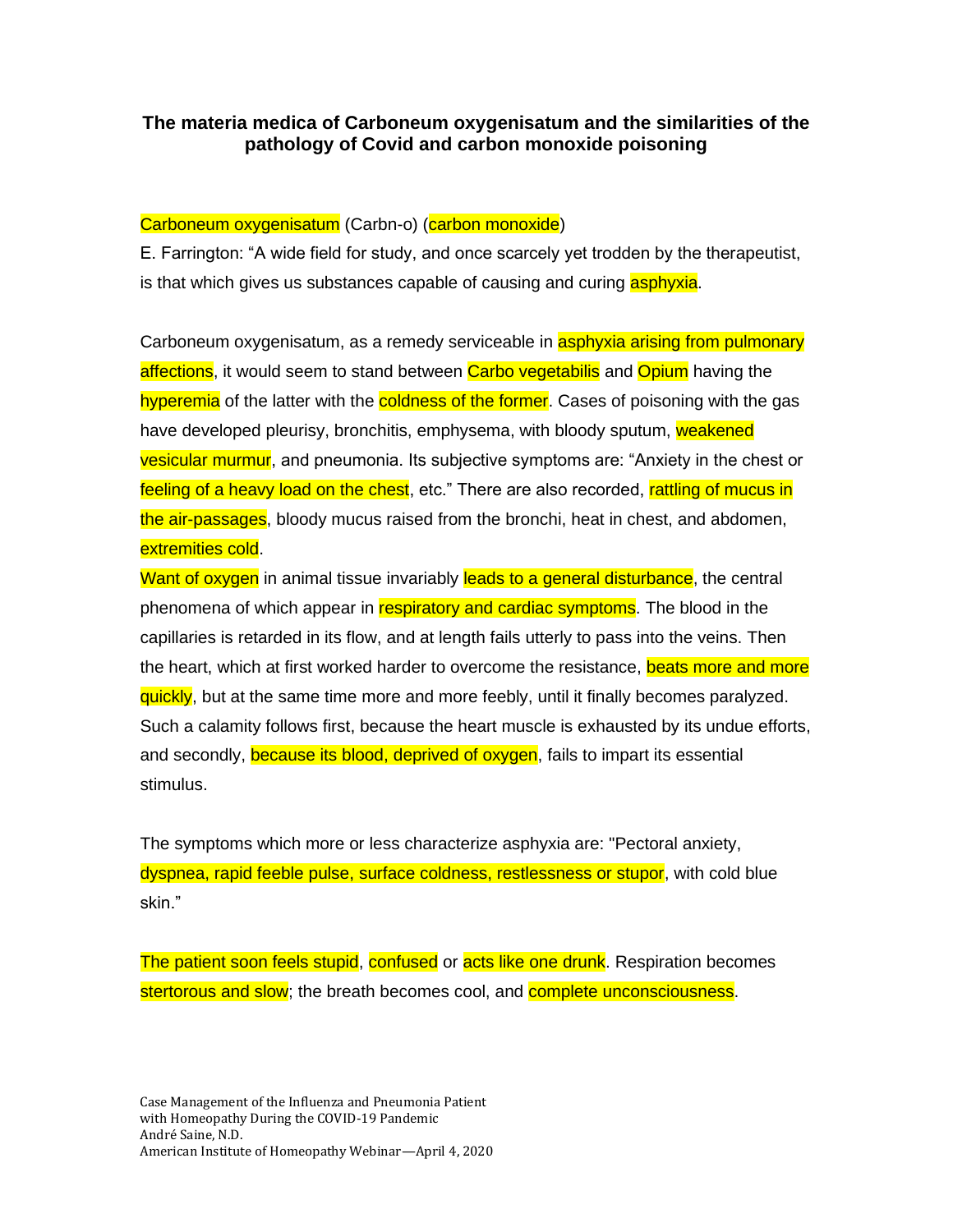#### The temperature falls perceptibly.

Carbon monoxide is much more poisonous, producing death, not only by suffocation, by displacing the needed oxygen, but by another remarkable peculiarity. It has the property of displacing oxygen from the blood and taking its place there. You know that oxygen is carried along in the blood by the red corpuscles. Carbonic oxide has the power of supplanting the oxygen in these structures. For a time, it seems to act like oxygen, but soon its poisonous properties are manifested with all the inevitable results of asphyxia. E. Farrington

Prickling in the mucous membrane of the nose, **sneezing**, and **profuse secretion of** mucus.

There was a short dry cough.

Short cough when moving.

Respiration was very much oppressed, with very great desire to lie down.

**Weak, could not get up.**

Respiration 26; on deep inspiration stitches in the lower portion of the right half of the chest.

Dullness in the lower portion of the right side of the chest; respiratory murmur impaired, with fine rales; through the other portions of the lungs were coarse rales with increased respiratory murmur.

Respiration irregular and superficial.

Breathing labored, blowing, and *irregular.* 

Respiration rapid and sonorous, resembling a groan more than snoring.

Respiration inaudible at a short distance, **extremely short and suffocative**, with intervals of suspension.

Asphyxia and an increase of the pulse from 73 to 137

Found in a comatose condition; afterward pleuro-pneumonia of long duration.

Stertorous respiration, pneumonia on the right side.

Dryness and scraping in the throat, causing cough.

Rattling of mucus in air-passages.

Bloody mucus is raised from the bronchi.

Respiration audible, almost rattling, slow, stertorous.

Case Management of the Influenza and Pneumonia Patient with Homeopathy During the COVID-19 Pandemic André Saine, N.D. American Institute of Homeopathy Webinar—April 4, 2020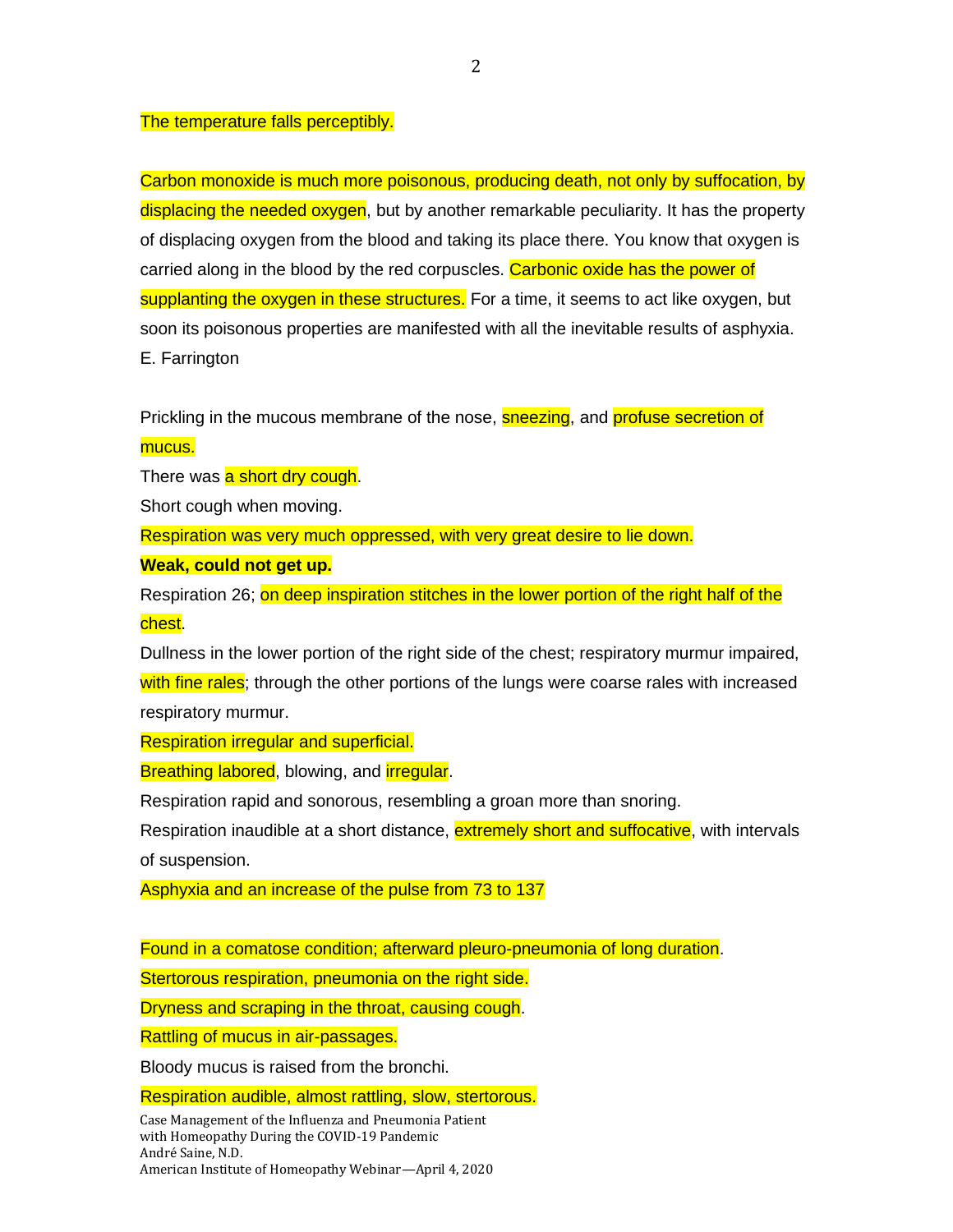Respiration rattling.

Respiration rattling, now and then intermitting.

## Stertorous breathing.

Respiration is for a long time quiet, but afterwards it becomes accelerated, frequently with extraordinary energy and rapidity; expiration is quick, inspiration deep, rattling; latter there occur periods of complete intermission, followed by four or five inspirations.

Respiration very soon becomes slow and stertorous, breathing now rapidly, now slowly. Respiration 24 (after one hour).

Respiration 20 to the minute. Respiration short and rapid. Expiration greater than inspiration. Respiration oppressed. Respiration difficult and interrupted. Respiration very labored. Somewhat impeded respiration. Sense of suffocation.

Sense of a burden on the chest. On breathing, feeling as if a heavy load on chest. Short cough, oppression, dyspnea.

Dull sense of smell and taste.

**Great sleepiness for several days.**

# Never slept so long before.

Temperarute: subnormal 34.6 to 38 [39].

At night, in bed, burning heat all over, without thirst; despite this heat and fever, slept lightly until one AM, after which increase of heat, with thirst and dry mouth; the thirst was satisfied by drinking only a little; the heat, as well as the thirst and fever, now gradually diminished, and the bed, which had hitherto been too warm, was now too cold, so that he had to have more covering; sleep returned[37].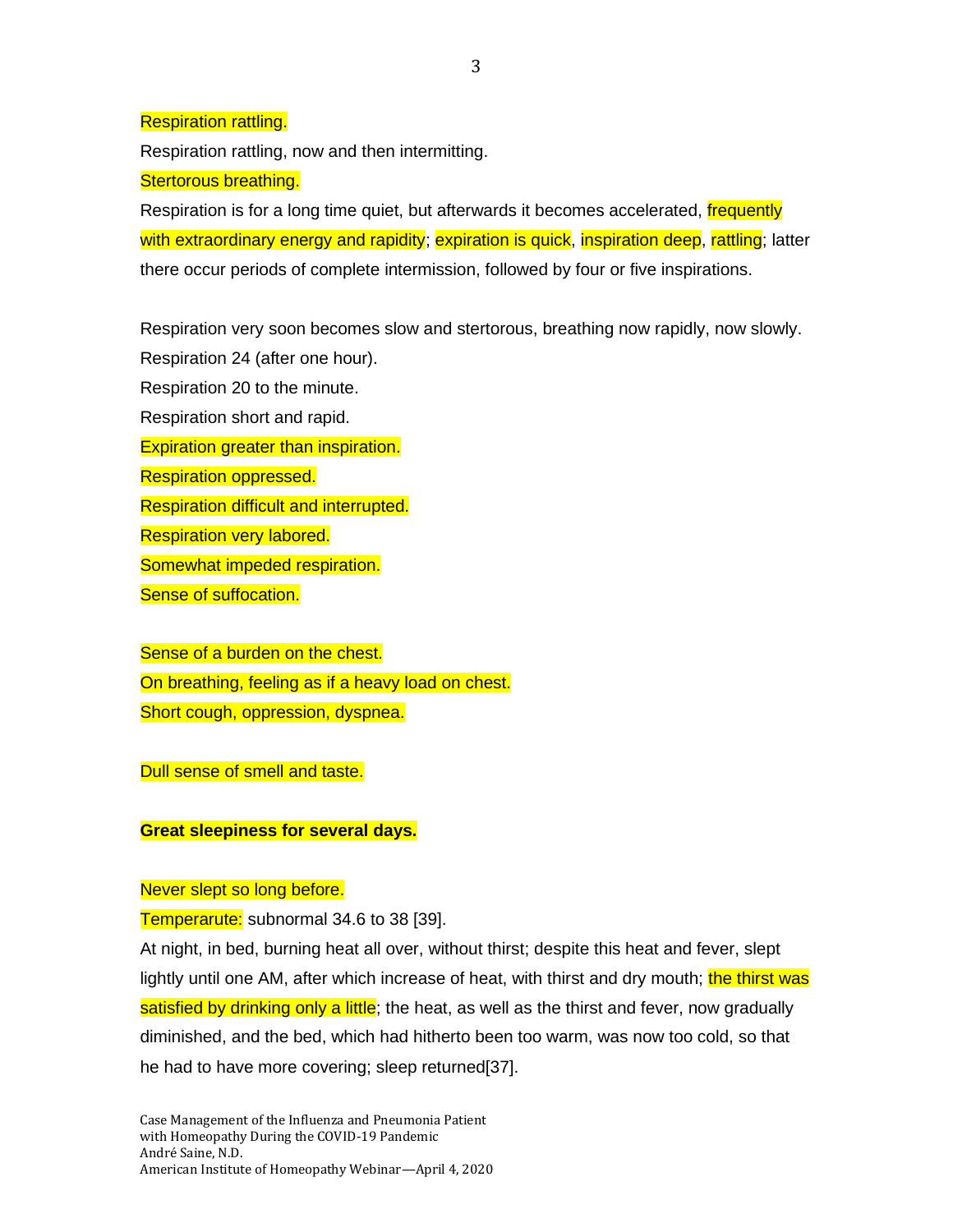#### Marked relief, especially to heaviness on chest in fresh air.

#### Patient depressed and stupid.

Apathetic.

With the lassitude, an unusual apathy, and indisposition for any muscular exertion.

Mental **inactivity**.

Mind **sluggish.** 

Felt in a very confused and stupid state.

Confusion and stupefaction of the senses and intellectual faculties, amounting at last to

complete unconsciousness.

Answers only with difficulty.

**Stupor and imbecility.** 

Consciousness disappears

Complete loss of consciousness.

Comatose.

Could not be aroused.

## Looks anxious.

Face pale. Pale face, warm to the touch. Very pale face, continued for several days.

#### Extremities quite cold.

Pulse varying in force and frequency, at times almost imperceptible, the number ranging at different times from 80 to 120.

He appeared like one whose functions and powers of the system were almost extinguished.

No motion of any muscles except those concerned in respiration, which was chiefly diaphragmatic.

His appearance was that of a calm and tranquil sleep; countenance was of a pale leaden aspect.

Extraordinary weakness.

General debility and malaise.

Case Management of the Influenza and Pneumonia Patient with Homeopathy During the COVID-19 Pandemic André Saine, N.D. American Institute of Homeopathy Webinar—April 4, 2020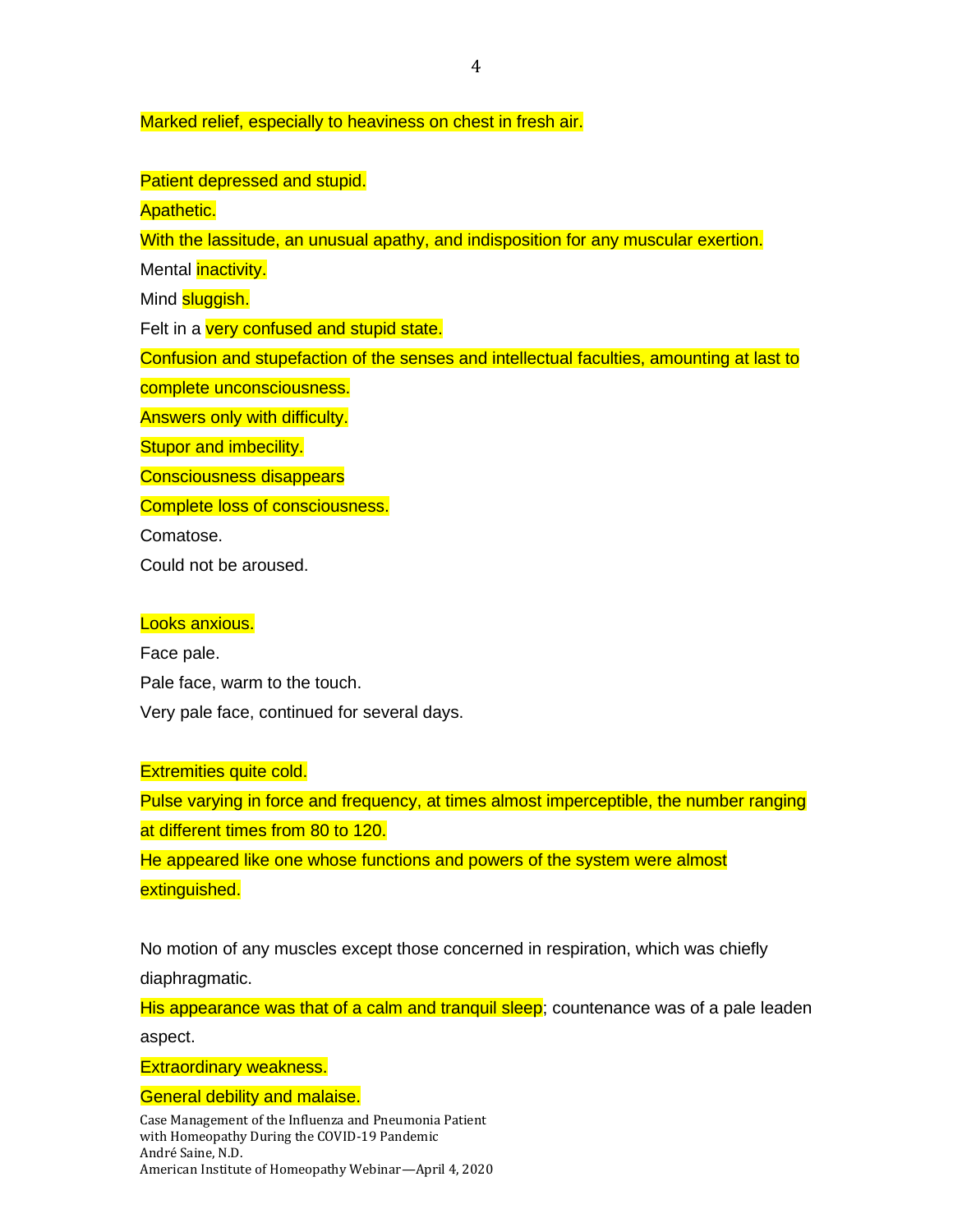Felt his strength fail him.

Every voluntary moment, even speaking, difficult.

Rising and walking seemed a most tremendous exertion.

In morning could not rise up.

Prostration.

**Great prostration.** 

Complete prostration.

Inclination to faint.

Sensibility of sight, hearing, smell, and taste also greatly lessened.

#### Body all sore.

Whole body sore to touch.

Soreness of all the muscles, as after excessive fatigue.

Dryness of the throat.

The sore throat continues, and extends to the right ear.

No inclination to eat.

Anorexia

Nausea and vomiting.

Loss of consciousness for a long time. Allen

#### Similarities between Covid and carbon monoxide poisoning (CMP) pathology

"The signs and symptoms of nonlethal carbon monoxide exposure may mimic those of a nonspecific viral illness. Since viral illnesses and carbon monoxide exposure both peak during the winter, a substantial number of initial misdiagnoses may occur."<sup>i</sup>

**Flu-like illness** is the most common misdiagnosis.<sup>ii</sup>

Radiographic changes of the lungs in patients with CMP: Roentgenologic abnormalities were observed in 18 cases. "The ground-glass appearance was the most common finding, usually representing the initial manifestation of acute carbon monoxide poisoning. This was observed in 11 cases: 6 cases as the only manifestation.

"The ground-glass appearance was the most common roentgen finding of acute carbon monoxide poisoning, usually representing the initial chest manifestation. This lesion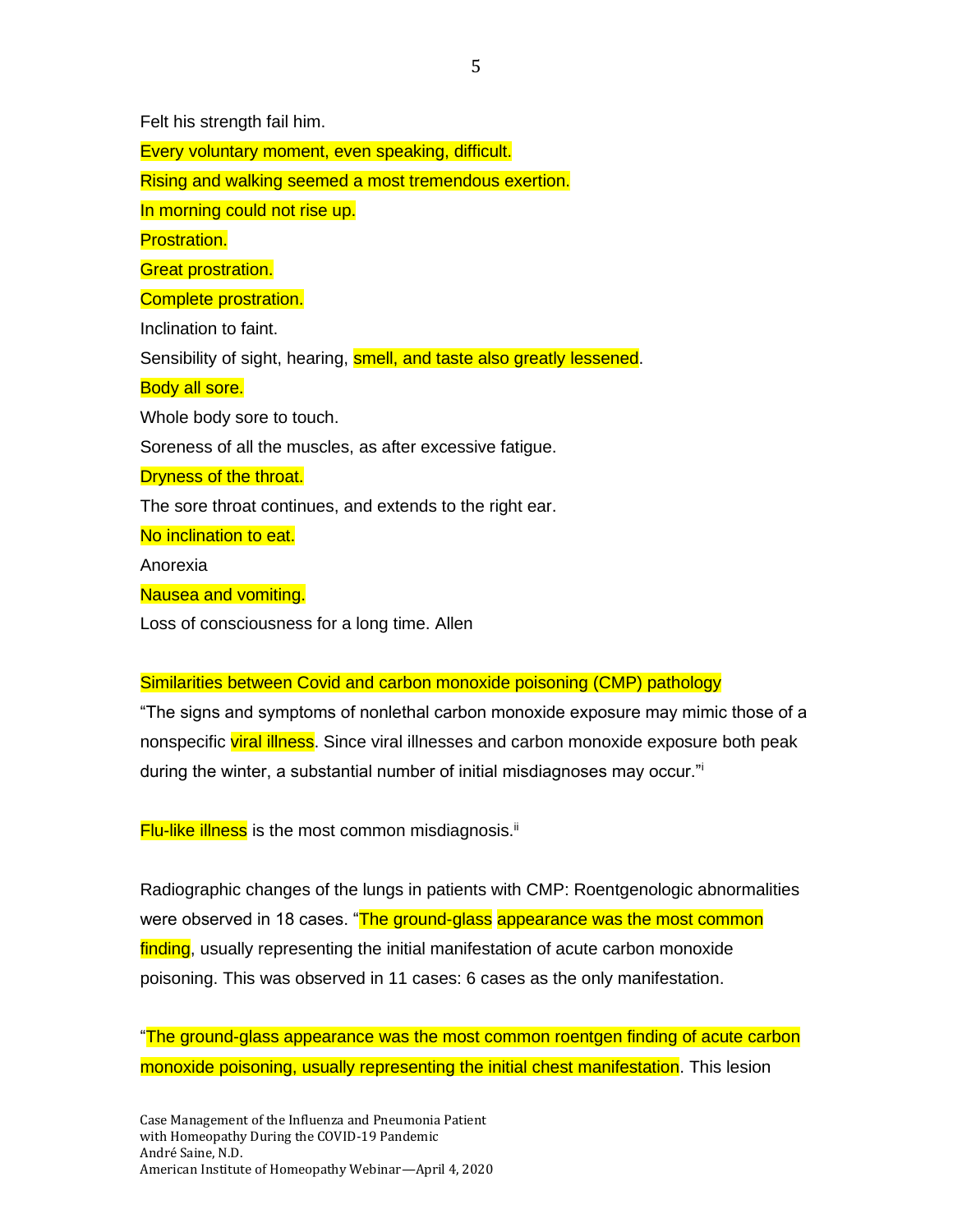presents as a soft, veil-like, homogeneous density occurring predominantly in the peripheral portions of the lung.

"Accordingly, the ground-glass appearance in acute carbon monoxide poisoning may be considered parenchymal interstitial edema caused by tissue hypoxia and/or the toxic effect of carbon monoxide on alveolar membranes."iii

"The pulmonary edema of carbon monoxide poisoning may develop from one of several pathophysiologic mechanisms. The effect of prolonged hypoxia plus the toxic action of carbon monoxide itself affects capillary permeability and gives rise to pulmonary edema."iv

"Pulmonary changes in acute carbon monoxide poisoning might be compared to a mirror image of tissue damage reflected on the lung fields. These changes suggest tissue edema or hypoxia on one hand and interfere with arterialization of the blood in the lungs on the other, resulting in a further marked degree of tissue hypoxia." I

Pulse is rapid, about 120 per minute, respirations, intermittent with occasional periods of apnea; and temperature, **97.3.** ... Decreased breath sounds and **scattered ronchi were** <mark>heard bilaterally</mark>.<sup>vi</sup>

Generalized scattered rales are found in both lungs in both Covid and CMP patients.<sup>vii</sup>

Intra-alveolar edema was demonstrated in 3 cases with CMP.

"The gross pathologic changes of the lung in 351 fatal cases reported by Finck in 1966 were congestion and/or edema in 66 per cent and hemorrhage in 7 per cent of the cases.

"The pulmonary changes in acute carbon monoxide poisoning are attributed primarily to prolonged hypoxia and the toxic action of carbon monoxide itself on the **alveolar** membranes. These factors affect capillary permeability and cause pulmonary edema."<sup>viii</sup>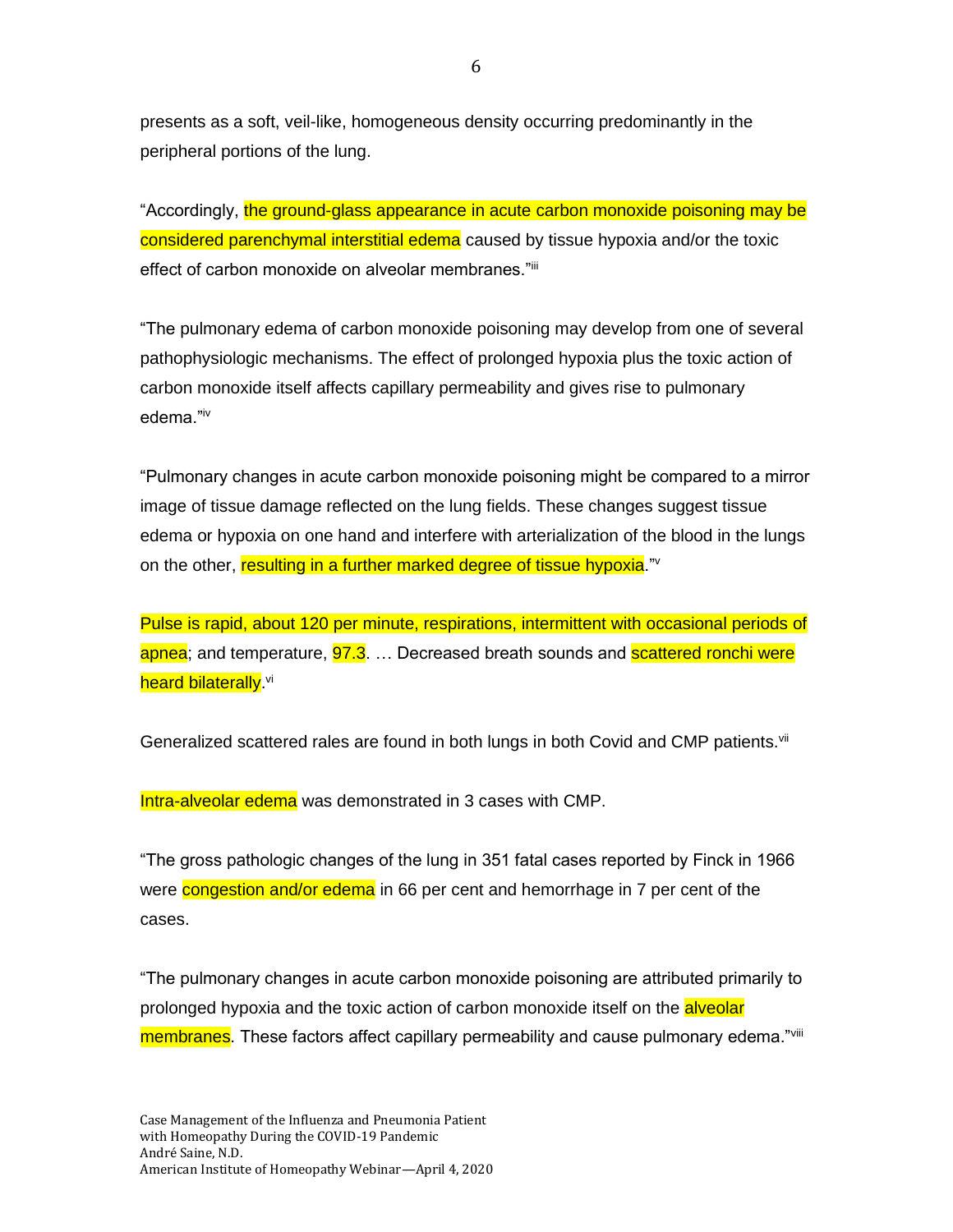On gross examination in both Covid and CMP poisoning, the lungs are edematous and **vivid-red** (described as carmine red<sup>ix</sup> for CMP) with the absence of mucous secretion or hemorrhage.<sup>x</sup>

In CMP elevation of the right hemidiaphragm was found 7 patients (which was thought to be due to lung fibrosis).

Both Covid and CMP patients present with tachycardia and <mark>tachypnea</mark>.<sup>xi</sup>

"Unconsciousness occurs at about 60% saturation and death occurs at 60-80% saturation."<sup>xii</sup>

Both Covid and CMP patients have significant **metabolic acidosis, LDH and elevated** <mark>AST</mark>. <sup>xiii,xiv,xv</sup>

Hyperbric chamber therapy that is found beneficial in CMP patients could potentially be found useful in Covid patients with ARDS.

Here is our first case in which Carboneum oxygenisatum was prescribed:

Fred Rérolle wrote on April 10 from Lyon, France: "I can confirm that the severe forms of covid-19 that I have unfortunately had in older people have presented a picture very similar to the MM of Carboneum oxygenisatum.

"It is still too early, but I am happy to be able to give you the beginnings of the first results on a patient who has been seriously affected since at least March 23 and who was managed to stay alive but without stable results, forcing us to switch from one remedy to another with a saturation which remained low between 83-(87% under Carbv.) under O2, an oscillating fever and severe breathing difficulties.

"Under Carboneum oxygenisatum 200 and then 1M since the evening of April 8: the saturation rose quickly to 90, 93% and remains stable, no fever and very good clinical improvement on auscultation. The whole team finds him transformed, rejuvenated! To be followed but after many failures and deaths I regain hope."

## **References**

<sup>i</sup> Ernst, Armin, and Joseph D. Zibrak. "Carbon monoxide poisoning." *New England journal of medicine* 339.22 (1998): 1603-1608.

ii Dolan, Michael C. "Carbon monoxide poisoning." *CMAJ: Canadian Medical Association Journal* 133.5 (1985): 392.